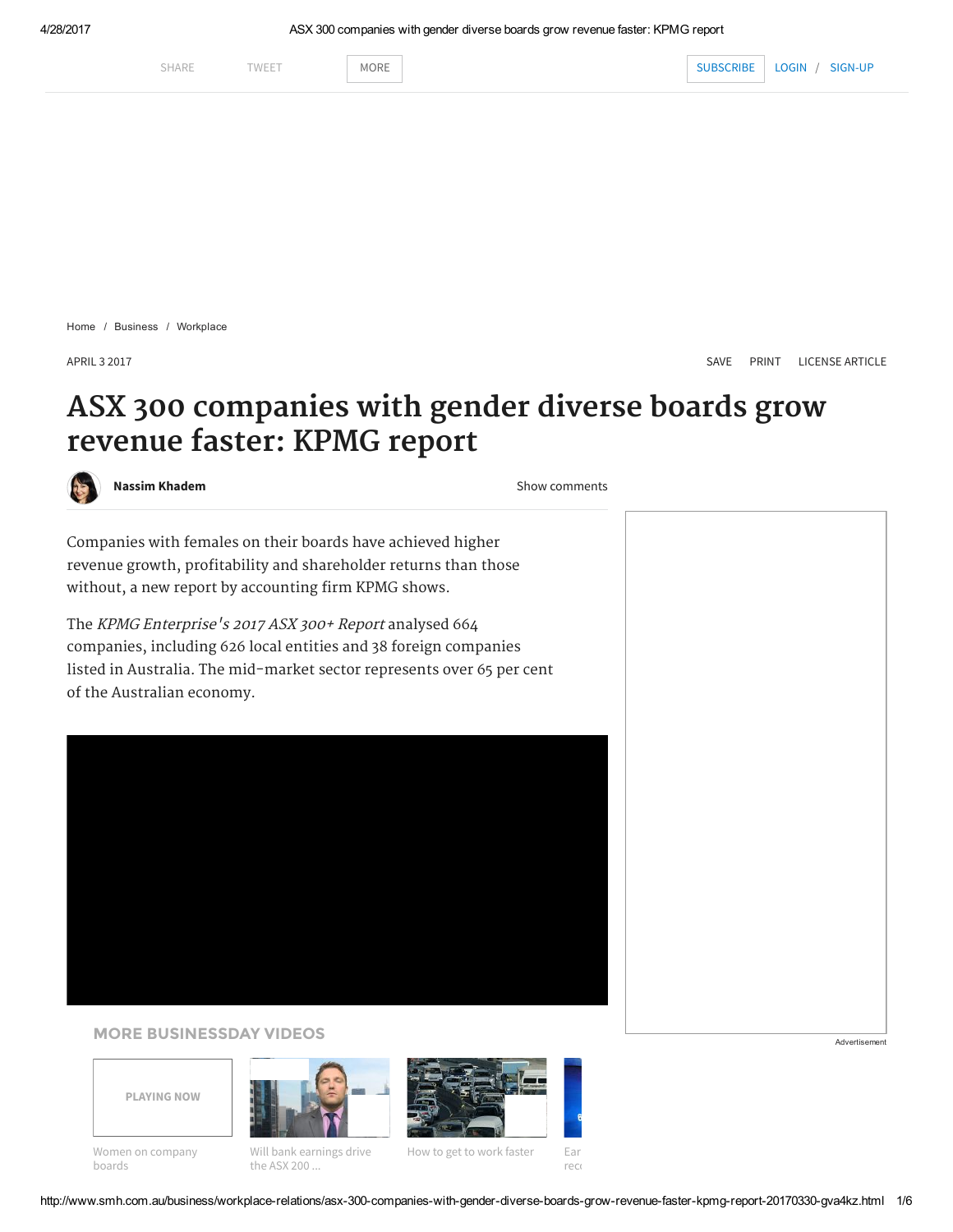[Wom](http://www.smh.com.au/business/national)[en on c](http://www.smh.com.au/business/markets)[ompany](http://www.smh.com.au/business/markets/quotes) boards and company boards and company boards and company boards and

News [Markets Quo](https://www.facebook.com/sharer/sharer.php?u=http%3A%2F%2Fwww.smh.com.au%2Fbusiness%2Fworkplace-relations%2Fasx-300-companies-with-gender-diverse-boards-grow-revenue-faster-kpmg-report-20170330-gva4kz.html&title=Companies+with+gender+diverse+boards+made+more+money)[tes](https://twitter.com/share?url=http%3A%2F%2Fwww.smh.com.au%2Fbusiness%2Fworkplace-relations%2Fasx-300-companies-with-gender-diverse-boards-grow-revenue-faster-kpmg-report-20170330-gva4kz.html&text=Companies+with+gender+diverse+boards+made+more+money&via=smh) [Federal Budget 2017](http://www.smh.com.au/business/federal-budget-2017) [Workplace](http://www.smh.com.au/business/workplace-relations) [Consumer](http://www.smh.com.au/business/consumer-affairs) [Retail](http://www.smh.com.au/business/retail) [Economy](http://www.smh.com.au/business/the-economy) CBD Money Small Biz HU[FFPO](http://www.smh.com.au/business/cbd)[ST AU](http://www.smh.com.au/money)[STRALIA](http://www.smh.com.au/small-business)

SHARE TWEET MORE SUBSCRIBE LOGIN / [SIGN-UP](https://smh.myfairfax.com.au/members/members/signup?channel_key=Dks89-tJMqw6zsOGPU5c5Q&callback_uri=http%3A%2F%2Fwww.smh.com.au&single_use_token=true)

women to boards. Produced by The Australian Institute of Company Directors.

The report found that in 2016 companies in Australia's mid-market sector with boardroom diversity, a dominant shareholder, or a long serving chairperson outperformed their peers.

Senior women directors read out the reasons given by male directors for not appointing

The report defines the ASX 300+ as ASX companies by market capitalisation in June 2016 from 300-100. It does not include companies that listed or delisted from the ASX in 2016.



There were just 21 companies in the ASX 300+ with a female CEO. Photo: Jessica Shapiro

 There were just 21 companies in the ASX 300+ with a female CEO (3 per cent of companies).

 Female CEOs in the ASX 300+ delivered a 9 per cent increase in revenue in 2016, compared to the group-wide average of 0.5 per cent.  Why Giving Your Kids Pocket [Money](http://www.huffingtonpost.com.au/2017/04/27/why-giving-your-kids-pocket-money-too-young-is-a-bad-idea_a_22058923/?ncid=edlinkauhpmg00000004) Too ...



 'I Don't [Know](http://www.huffingtonpost.com.au/2017/04/27/i-dont-know-if-ill-be-here-in-a-month-startup-worker-in-lim_a_22057654/?ncid=edlinkauhpmg00000004) If I'll Be Here In A ...



#### MOST POPULAR

- **Sydney house prices fall for first time** in 18 [months](http://www.smh.com.au/business/the-economy/house-prices-fall-in-sydney-for-first-time-in-18-months-20170428-gvuezo.html)
- 2 We can't 'hold back the tide' on house prices, says banking [watchdog](http://www.smh.com.au/business/banking-and-finance/we-cant-hold-back-the-tide-in-housing-market-apras-wayne-byres-20170428-gvuqk4.html)
- 3 'Be [careful](http://www.smh.com.au/business/markets/be-careful-what-you-wish-for-rba-could-cause-aussie-rout-20170427-gvthj0.html) what you wish for': RBA could cause Aussie rout
- 4 United reaches [settlement](http://www.smh.com.au/business/aviation/united-airlines-reaches-settlement-with-passenger-dragged-from-plane-20170427-gvu8fj.html) with passenger dragged from plane
- 5 Westpac branded as ['wimps'](http://www.smh.com.au/business/energy/pythonesque-westpacs-climate-policy-seen-to-rule-out-lending-to-adani-coal-20170428-gvusif.html) over coal pledge

#### FOLLOW BUSINESSDAY

[FACEBOOK](https://www.facebook.com/businessday/) [TWITTER](https://twitter.com/BusinessDay)

### FOLLOW SMH

[NEWSLETTERS](https://membercentre.fairfax.com.au/NewsletterSubscription.aspx)

Advertisement

But ASX 300+ companies have a long way to go to reach the Australian  Institute of Company Directors target of 30 per cent female board representation by the end of 2018.

 On average ASX 300+ boards comprise only 9 per cent female directors, compared with 23 per cent in the ASX 200.

"The overall profitability of ASX 300+ companies and returns to

[h](http://www.smh.com.au/business/federal-budget-2017)ttp://www.smh.com.au/business/workplace-relations/asx-300-companies-with-gen[d](http://www.smh.com.au/business/markets/quotes)er-diverse-[b](http://www.smh.com.au/business/markets/quotes)oards-grow-revenue-faster-kpmg-report-20170330-gva4kz.htm[l](http://www.smh.com.au/business/workplace-relations) 2/6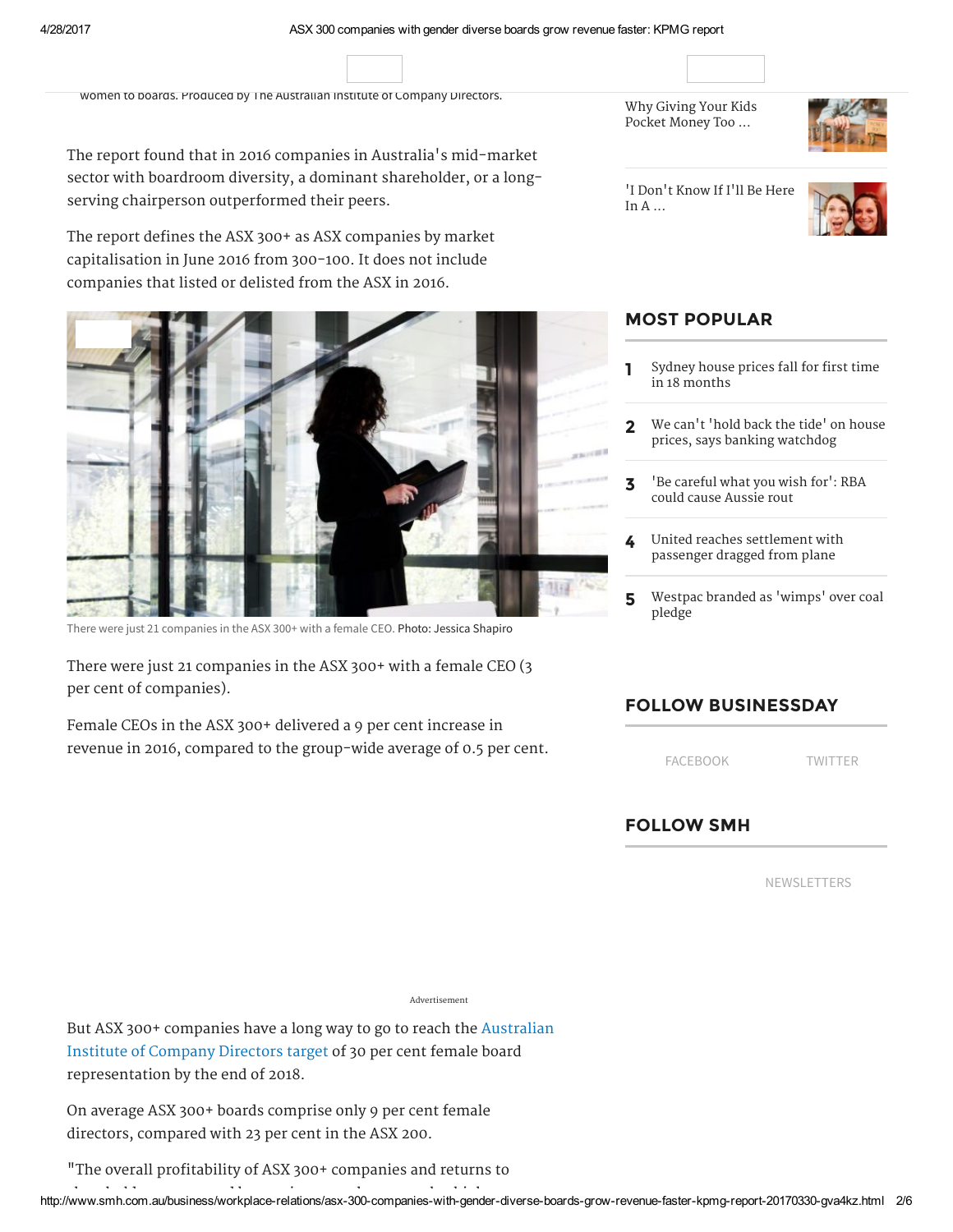companies don't have a single female on their board," said SHARE TWEET MORE MORE SUBSCRIBE LOGIN / Rob Bazzani, national managing partner of KPMG Enterprise.

# 'Nurture that talent'

The report said there was too small a talent pool of female directors with pre-existing experience as a director or executive, which presents a challenge in sourcing, attracting and retaining talent at the director and board level.

"Companies need to identify the people who could support their strategy and culture with fresh and relevant experience, then help them to prepare for these senior positions," it said.

"They need to nurture that talent to help fulfil their strategic aims."

## "Female CEOs in the ASX 300+ delivered a 9 per cent increase in revenue in 2016, compared to the group-wide average of 0.5 per cent. "

KPMG report

Gender diversity wasn't all that mattered. Diversity of age, culture, and experience could also help fuel more robust discussions and decision making, it said.

The report also found that:

Companies investing in intangible assets such as digital technology are growing their revenue at a faster rate than those which are not  $(4$  per cent growth compared to  $-2$  per cent trend). Profitability returns are also greater in these companies.

· 15 per cent of the ASX 300+ are showing some financial distress in terms of their working capital position – and debt levels are rising overall across the ASX 300+. Those with strong working capital positions grew revenue at 2 per cent overall, compared to an overall decline of 4 per cent from companies which weren't able to effectively manage working capital.

ASX 300+ companies with a dominant shareholder (greater than 50 per cent equity) performed better than other companies in both revenue growth and profitability improvements - growing revenue in 2016 at 6 per cent, compared with 0 per cent growth for widely-held entities.

· Chairperson tenure of more than 10 years is linked to better financial performance, with revenue growth of 7 per cent outperforming the competition.

SHARE TWEET MORE MORE SUBSCRIBE LOGIN SHARE TWEET MORE MORE SUBSCRIBE LOGIN / [SIGN-UP](https://smh.myfairfax.com.au/members/members/signup?channel_key=Dks89-tJMqw6zsOGPU5c5Q&callback_uri=http%3A%2F%2Fwww.smh.com.au&single_use_token=true)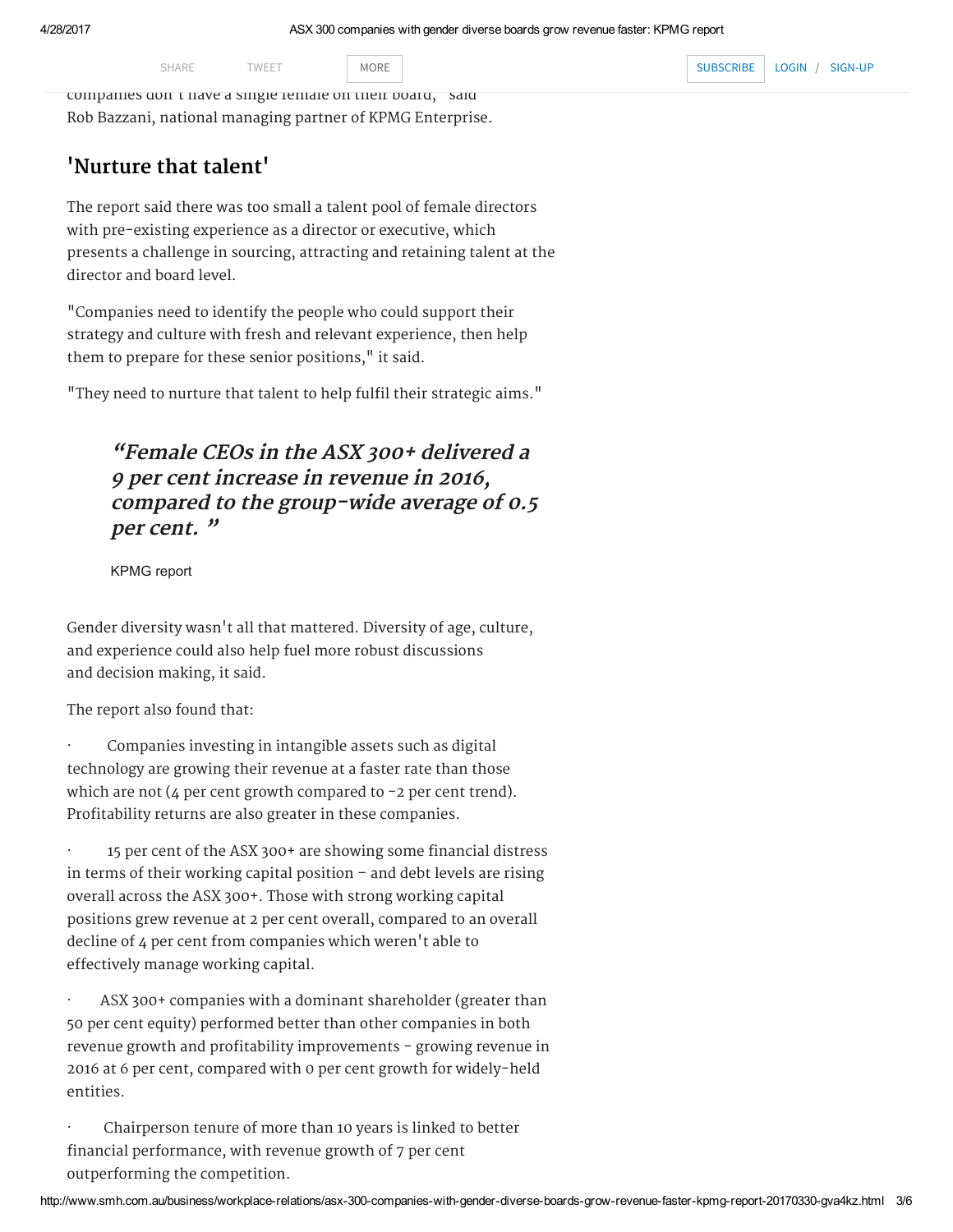$\frac{1}{2}$ 

MORE NORE [L](https://subscribers.smh.com.au/subscribe-all/?iid=houseinv:nnn-16omntA0384-acq-HL-30092016-smh.com-nnn-SUB-nnn-SMH-nnn&campaign_code=smh.com&promote_channel=SMH_A_HI_HL_SUB)OGIN/ SHARE TWEET MORE MORE ACROSS THE ASSESS THE ASSESS THE ASSESS THE ASSESS THE ASSESS THE ASSESS THE ASSESS THE ASSESS THE ASSESS THE ASSESS THE ASSESS THE ASSESS THE ASSESS THE ASSESS THE ASSESS THE ASSESS THE ASSESS THE AS SHARE TWEET MORE MORE SUBSCRIBE LOGIN / [SIGN-UP](https://smh.myfairfax.com.au/members/members/signup?channel_key=Dks89-tJMqw6zsOGPU5c5Q&callback_uri=http%3A%2F%2Fwww.smh.com.au&single_use_token=true)

including share-based payment arrangements.

#### YOU MIGHT LIKE

[Miranda Leaves us in Disbelief After...](http://juicyceleb.com/celebs/miranda-lambert/blake-shelton-and-miranda-lambert-divorcing-report-201547974/)

JUICY CELEB SPONSORED



#### RECOMMENDED



['Bro, I'm strapped': ISIS](http://www.smh.com.au/nsw/bro-im-strapped-isis-recruiter-begged-sydney-man-for-cash-20170426-gvt54f.html) recruiter begged...



[Barack Obama seemed](http://www.smh.com.au/comment/barack-obama-seemed-different-but-hes-just-another-moneygrubbing-politician-20170427-gvu4c4.html) After 47 days missing, different, but he's just and all trekker found alive next another...<br>NEWS NEWS NEWS





HUFFINGTON POST



[Nicole Evans, 20, fights for](http://www.smh.com.au/victoria/woman-20-fights-for-life-in-hospital-after-fiance-allegedly-set-her-on-fire-20170427-gvu58y.html)  $\begin{array}{c} \begin{array}{c} \bullet \end{array}$  A Uni In The US Is life in hospital after  $\begin{array}{c} \bullet \end{array}$  A Uni In The US Is life in hospital after  $\begin{array}{c} \therefore \\ \therefore \end{array}$  Teaching A Course On fiance... fiance... **Communist Secause Who...**<br>NEWS HUFFINGTON POST



[Miranda Leaves us in](http://juicyceleb.com/celebs/miranda-lambert/blake-shelton-and-miranda-lambert-divorcing-report-201547974/)



different, but he's just [trekker found alive next to](http://www.smh.com.au/world/trekker-found-alive-after-47-days-missing-on-nepal-mountain-20170427-gvtj3y.html) the body...



[Federal Police](http://www.huffingtonpost.com.au/2017/04/28/federal-police-illegally-accessed-a-journalists-metadata_a_22059343/?ncid=edlinkauhpmg00000003) 'Illegally' [Found: Four-Year-Old Boy](http://www.huffingtonpost.com.au/2017/04/27/queensland-police-search-for-4-year-old-boy-taken-from-hospital_a_22059191/?ncid=edlinkauhpmg00000003) Accessed A... Safe After Being Taken From Hospital



[Swastikas Are Less Racist](http://www.huffingtonpost.com.au/nama-winston/swastikas-are-less-racist-than-racists-think/?ncid=edlinkauhpmg00000003)<br>
Than Racists Think Fox News host Jesse [Watters goes on holiday](http://www.smh.com.au/lifestyle/news-and-views/fox-news-host-jesse-watters-goes-on-holiday-after-making-lewd-ivanka-trump-comment-20170427-gvu7qv.html) after making...<br>LIFESTYLE



HUFFINGTON POST

[powered by](http://www.plista.com/au) plista

#### <span id="page-3-0"></span>0 comments

LOG IN TO COMMENT LOG IN TO COMMENT | New User? [Sign](https://smh.myfairfax.com.au/members/members/signup?channel_key=Dks89-tJMqw6zsOGPU5c5Q&callback_uri=http%3A%2F%2Fwww.smh.com.au&single_use_token=true) up

New User? Sign up

Sort comments by Oldest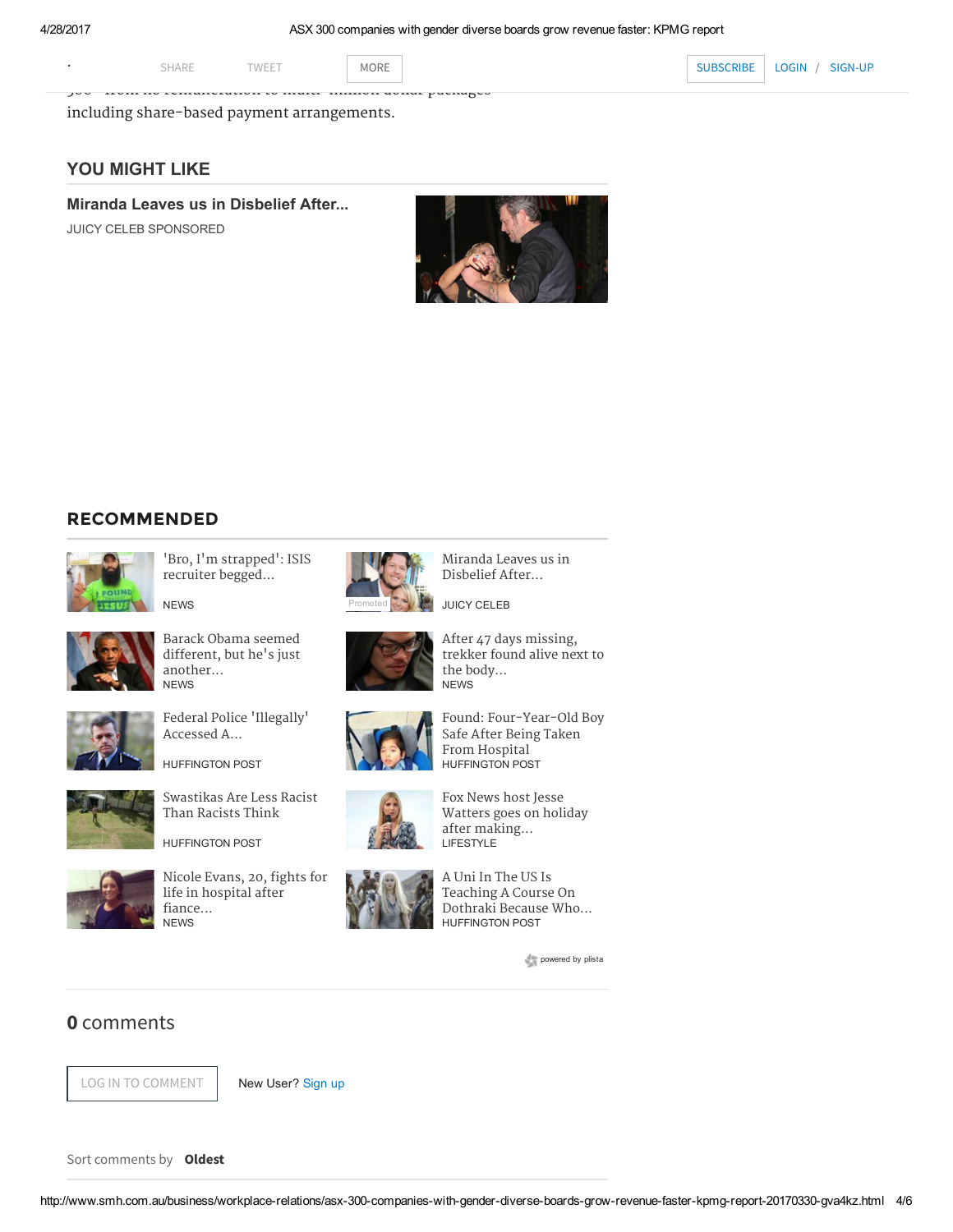#### MOST VIEWED TODAY

#### BUSINESS

 Sydney house prices fall for first time in 18 [months](http://www.smh.com.au/business/the-economy/house-prices-fall-in-sydney-for-first-time-in-18-months-20170428-gvuezo.html)

 'Be [careful](http://www.smh.com.au/business/markets/be-careful-what-you-wish-for-rba-could-cause-aussie-rout-20170427-gvthj0.html) what you wish for': RBA could cause Aussie rout

 United reaches [settlement](http://www.smh.com.au/business/aviation/united-airlines-reaches-settlement-with-passenger-dragged-from-plane-20170427-gvu8fj.html) with passenger dragged from plane

 We can't 'hold back the tide' on house prices, says [banking](http://www.smh.com.au/business/banking-and-finance/we-cant-hold-back-the-tide-in-housing-market-apras-wayne-byres-20170428-gvuqk4.html)

 Seven ordered by court to mediate Amber [Harrison](http://www.smh.com.au/business/media-and-marketing/seven-ordered-by-court-to-mediate-amber-harrison-case-20170428-gvueyv.html) case

GET [STARTED](https://subscribers.smh.com.au/subscribe-all/?iid=houseinv:nnn-16omntA0386-acq-FL-30092016-smh.com-nnn-SUB-nnn-SMH-nnn&campaign_code=smh.com&promote_channel=SMH_A_HI_FL_SUB) **Subscribe today for unlimited**<br> **GET STARTED CARGOS from only 500.0 day** access from only 50c a day

 Obama is just another moneygrubbing [politician](http://www.smh.com.au/comment/barack-obama-seemed-different-but-hes-just-another-moneygrubbing-politician-20170427-gvu4c4.html)

 Sydney house prices fall for first time in 18 [months](http://www.smh.com.au/business/the-economy/house-prices-fall-in-sydney-for-first-time-in-18-months-20170428-gvuezo.html)

 Woman fights for life in hospital after fiance [allegedly](http://www.smh.com.au/victoria/woman-20-fights-for-life-in-hospital-after-fiance-allegedly-set-her-on-fire-20170427-gvu58y.html) set her on

 'Be [careful](http://www.smh.com.au/business/markets/be-careful-what-you-wish-for-rba-could-cause-aussie-rout-20170427-gvthj0.html) what you wish for': RBA could cause Aussie rout

 'Most wanted' Chinese fugitive [believed](http://www.smh.com.au/national/wanted-chinese-fugitive-believed-to-be-hiding-in-plain-sight-on-leafy-inner-west-street-20170427-gvu73h.html) to be hiding in leafy

Losing my religion for [equality](http://www.theage.com.au/federal-politics/losing-my-religion-for-equality-20090714-dk0v.html)

 Woman fights for life in hospital after fiance [allegedly](http://www.theage.com.au/victoria/woman-20-fights-for-life-in-hospital-after-fiance-allegedly-set-her-on-fire-20170427-gvu58y.html) set her on

 'Be [careful](http://www.theage.com.au/business/markets/be-careful-what-you-wish-for-rba-could-cause-aussie-rout-20170427-gvthj0.html) what you wish for': RBA could cause Aussie rout

 Swept away by 'awesome' Melbourne, [Sydneysider](http://www.theage.com.au/victoria/swept-away-by-awesome-melbourne-jealous-sydneysider-offers-to-switch-homes-20170428-gvufog.html) offers to

 Obama is just another moneygrubbing [politician](http://www.theage.com.au/comment/barack-obama-seemed-different-but-hes-just-another-moneygrubbing-politician-20170427-gvu4c4.html)

http://www.smh.com.au/business/workplace-relations/asx-300-companies-with-gender-diverse-boards-grow-revenue-faster-kpmg-report-20170330-gva4kz.html 5/6